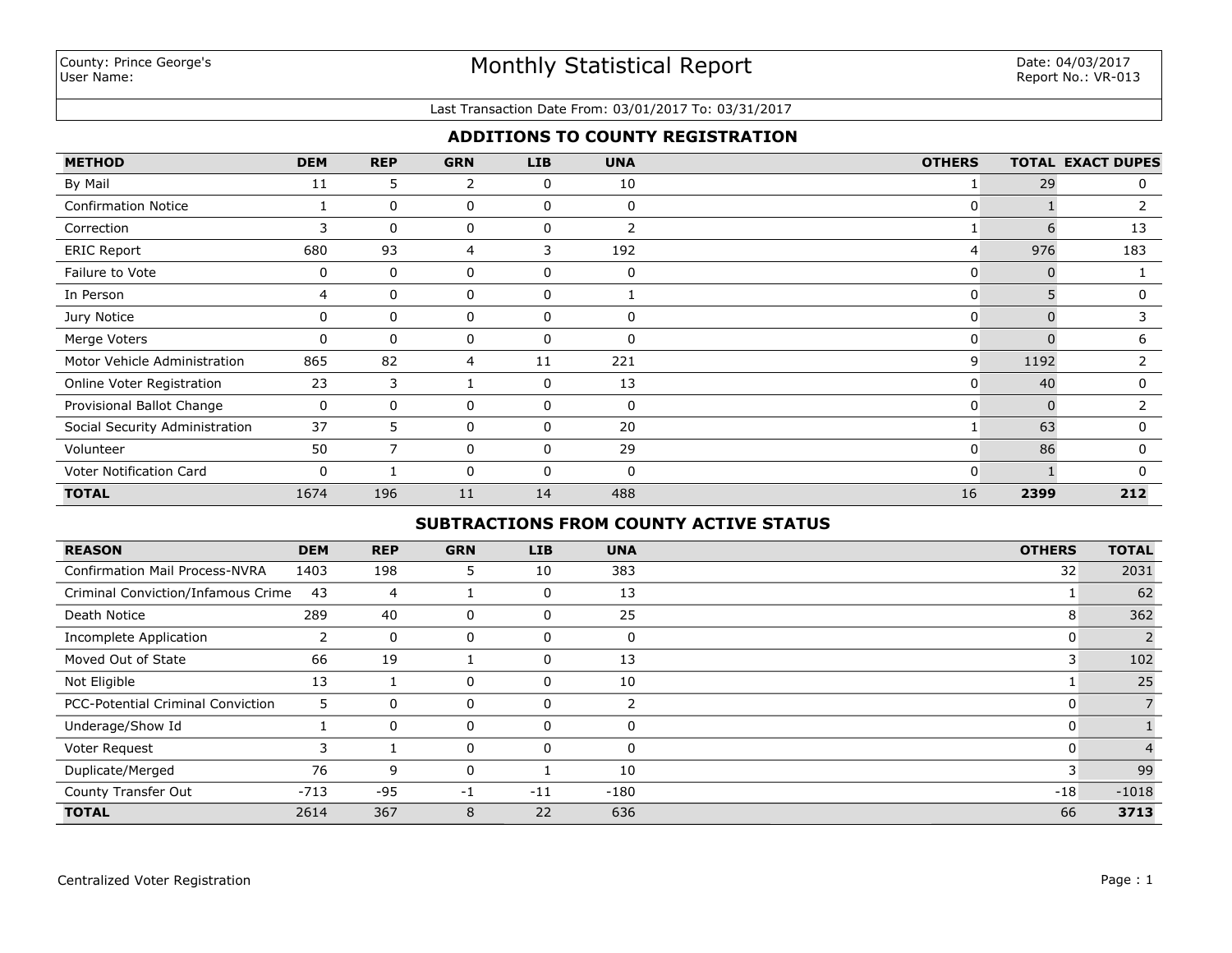**CHANGE**

### Last Transaction Date From: 03/01/2017 To: 03/31/2017

|                      |            |                          |        | <b>AFFILIATION CHANGES</b> |               |             |
|----------------------|------------|--------------------------|--------|----------------------------|---------------|-------------|
| <b>DEM</b>           | <b>REP</b> | <b>GRN</b>               | LIB    | <b>UNA</b>                 | <b>OTHERS</b> | TOTAL       |
| $\sim$ $\sim$ $\sim$ | $ -$       | $\overline{\phantom{0}}$ | $\sim$ | $\sim$ $\sim$ $\sim$       | $\sim$ $\sim$ | $\sim$ $ -$ |

| From         | $-1$ $-7$     | $-$            |     | 108                  | 49    | 403 |
|--------------|---------------|----------------|-----|----------------------|-------|-----|
| To           | 128<br>$\sim$ | --             | - - | 182                  | 20    | 403 |
| <b>TOTAL</b> | -4            | $\overline{1}$ |     | -<br>$\cdot$ $\cdot$ | $-29$ |     |

### **CURRENT ACTIVE REGISTRATION**

| <b>ACTIVITY</b>              | <b>DEM</b> | <b>REP</b> | <b>GRN</b> | <b>LIB</b> | <b>UNA</b> | <b>OTHERS</b> | <b>TOTAL</b> |
|------------------------------|------------|------------|------------|------------|------------|---------------|--------------|
| <b>BEGINNING OF REPORT</b>   | 459864     | 43151      | 1035       | 1550       | 65566      | 12090         | 583256       |
| ADDITIONS $(+)$              | 1674       | 196        | 11         | 14         | 488        | 16            | 2399         |
| REINSTATED (+)               | 75         |            |            | 0          | 18         |               | 100          |
| CANCELLED (-)                | $-492$     | $-74$      | $-2$       | $-1$       | $-73$      | $-16$         | $-658$       |
| COUNTY TRANSFER OUT (-)      | $-713$     | -95        | -1         | $-11$      | $-180$     | $-18$         | $-1018$      |
| AFFILIATION CHANGES (+ OR -) | $-43$      | $-10$      |            | 8          | 74         | $-29$         | $\Omega$     |
| * INACTIVATED (-)            | $-1403$    | $-198$     | -5         | $-10$      | $-383$     | $-32$         | $-2031$      |
| $*$ REACTIVATED $(+)$        | 77         | ົາ         |            | 0          | 12         | 0             | 91           |
| <b>END OF REPORT TOTALS</b>  | 459039     | 42979      | 1038       | 1550       | 65522      | 12011         | 582139       |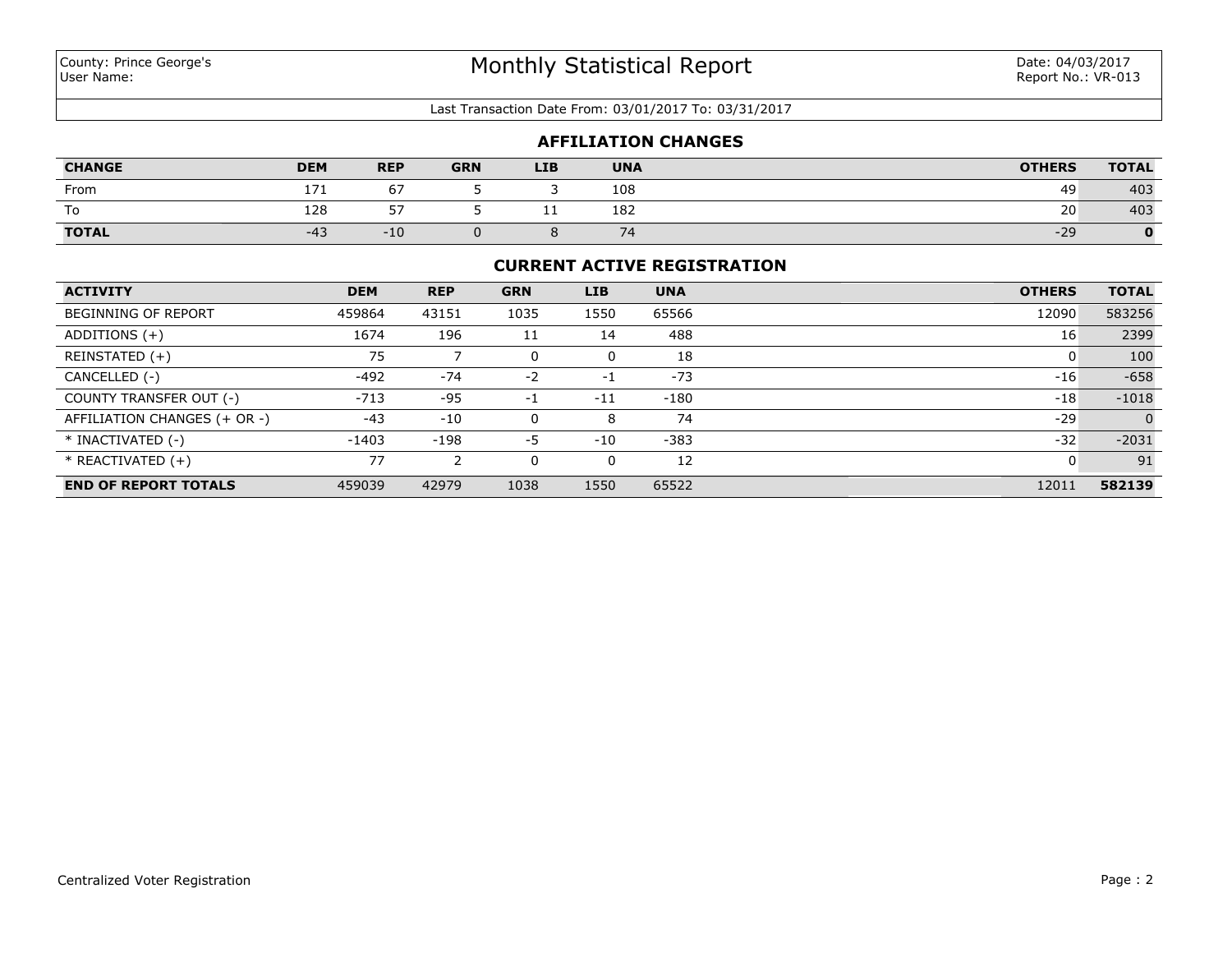#### Last Transaction Date From: 03/01/2017 To: 03/31/2017

## **INACTIVE REGISTRATION**

## **SUBTRACTIONS FROM COUNTY INACTIVE STATUS**

| <b>REASON</b>                      | <b>DEM</b> | <b>REP</b> | <b>GRN</b>   | <b>LIB</b> | <b>UNA</b> | <b>OTHERS</b>  | <b>TOTAL</b> |
|------------------------------------|------------|------------|--------------|------------|------------|----------------|--------------|
| By Mail                            | 6          | 0          | 0            | 0          | 0          | 0              | 6            |
| <b>Confirmation Notice</b>         |            | 0          | 0            | 0          | 0          | U              |              |
| Criminal Conviction/Infamous Crime | 3          | 0          | 0            | 0          |            | 0              |              |
| Death Notice                       | 11         |            | 0            | 0          |            | 0              | 13           |
| <b>ERIC Report</b>                 | 0          | 0          | 0            | 0          | 2          | 0              |              |
| Motor Vehicle Administration       | 74         | 2          | 0            | 0          | 4          | 0              | 80           |
| Moved Out of State                 | 16         | 2          | 0            | 0          |            | 0              | 19           |
| Not Eligible                       | 3          | 0          | 0            | 0          | 0          | 0              | 3            |
| Online Voter Registration          |            | 0          | 0            | 0          | 0          | C              |              |
| Duplicate/Merged                   | 6          | 0          | 0            | 0          | 0          | 0              | 6            |
| County Transfer Out                | $-26$      | -1         | $\mathbf{0}$ |            | $-5$       | 0              | $-32$        |
| <b>TOTAL</b>                       | 148        | 6          | $\mathbf{0}$ | 0          | 14         | $\overline{0}$ | 168          |

## **CURRENT INACTIVE REGISTRATION**

| <b>ACTIVITY</b>              | <b>DEM</b> | <b>REP</b> | <b>GRN</b> | <b>LIB</b> | <b>UNA</b> | <b>OTHERS</b> | <b>TOTAL</b> |
|------------------------------|------------|------------|------------|------------|------------|---------------|--------------|
| BEGINNING OF REPORT          | 20143      | 1849       | 43         | 57         | 3069       | 721           | 25882        |
| $*$ INACTIVATED $(+)$        | 1403       | 198        |            | 10         | 383        | 32            | 2031         |
| *REACTIVATED (-)             | $-83$      | $-2$       |            | 0          | -6         |               | $-91$        |
| COUNTY TRANSFER OUT (-)      | $-26$      | -1         |            | 0          | -5         |               | $-32$        |
| AFFILIATION CHANGES (+ OR -) | - 1        | $-1$       |            | 0          |            |               | $\Omega$     |
| CANCELLED FROM INACTIVE (-)  | $-220$     | $-26$      |            | 0          | $-19$      | -9            | $-274$       |
| PENDING FROM INACTIVE (-)    | 0          | $-1$       |            | 0          |            |               | $-1$         |
| <b>TOTAL INACTIVE</b>        | 21216      | 2016       | 48         | 67         | 3424       | 744           | 27515        |

# **ACTIVE AND INACTIVE REGISTRATION TOTAL REGISTRATION RECORDS**

| <b>ACTIVITY</b>            | DEM    | <b>REP</b> | <b>GRN</b> | LIB  | <b>UNA</b> | <b>OTHERS</b> | <b>TOTAL</b>      |
|----------------------------|--------|------------|------------|------|------------|---------------|-------------------|
| <b>ACTIVE REGISTRATION</b> | 459039 | 42979      | 1038       | 1550 | 65522      | 12011         | 582139            |
| INACTIVE REGISTRATION      | 21216  | 2016       | 48         | ь.   | 3424       | 744           | 77515<br>27 J L J |